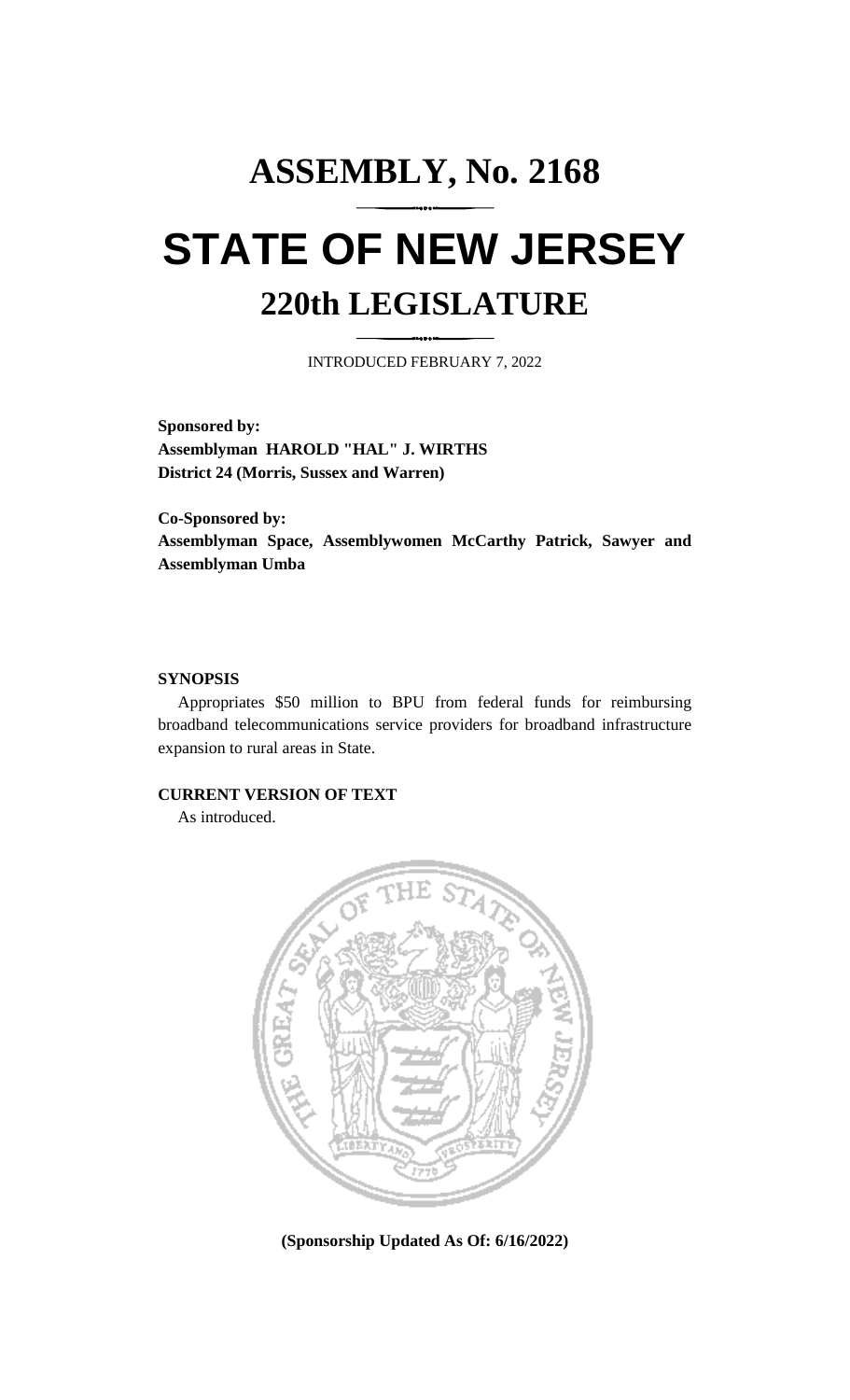## **A2168** WIRTHS

 **AN ACT** concerning broadband infrastructure expansion to rural areas in this State, and making an appropriation. **BE IT ENACTED** *by the Senate and General Assembly of the State of New Jersey:* 1. a. There is appropriated from the General Fund to the Board of Public Utilities a sum of \$50 million from a portion of those federal block grant funds allocated to the State from the federal "Coronavirus Relief Fund," established pursuant to the federal "Coronavirus Aid, Relief, and Economic Security Act," Pub.L.116-136, or from any other federal funds allocated to the State pursuant to law, for use by the board to reimburse up to 50 percent of project costs related to broadband infrastructure expansion made by a broadband telecommunications service provider to a rural area in this State. A broadband telecommunications service provider may submit an application to the board, in a form and manner determined by the board, for reimbursement pursuant to this section. b. For the purposes of this act: "Board" means the Board of Public Utilities or any successor agency. "Broadband telecommunications infrastructure" shall have the same meaning as provided in section 1 of P.L.2007, c.191 (C.40:9D-1). "Broadband telecommunications service" means any telecommunications service used for the purpose of offering high speed, switched, broadband wireline or wireless telecommunications capability that enables users to send and receive high-quality voice, data, graphics, or video telecommunications through the Internet and using any technology and with data transfer speeds of at least 25 megabits per second download and at least three megabits per second upload. "Broadband telecommunications service provider" means a person, company, corporation, unincorporated association, partnership, or professional corporation which is certified by the board to offer broadband telecommunications service directly to the public, or to classes of users as to be effectively available directly to the public, regardless of the facilities used. "Rural area" means any area included within the boundaries of any municipality that has a population of 30,000 inhabitants or less and a population density less than 4,000 persons per square mile, according to the latest federal decennial census. 

2. This act shall take effect immediately.